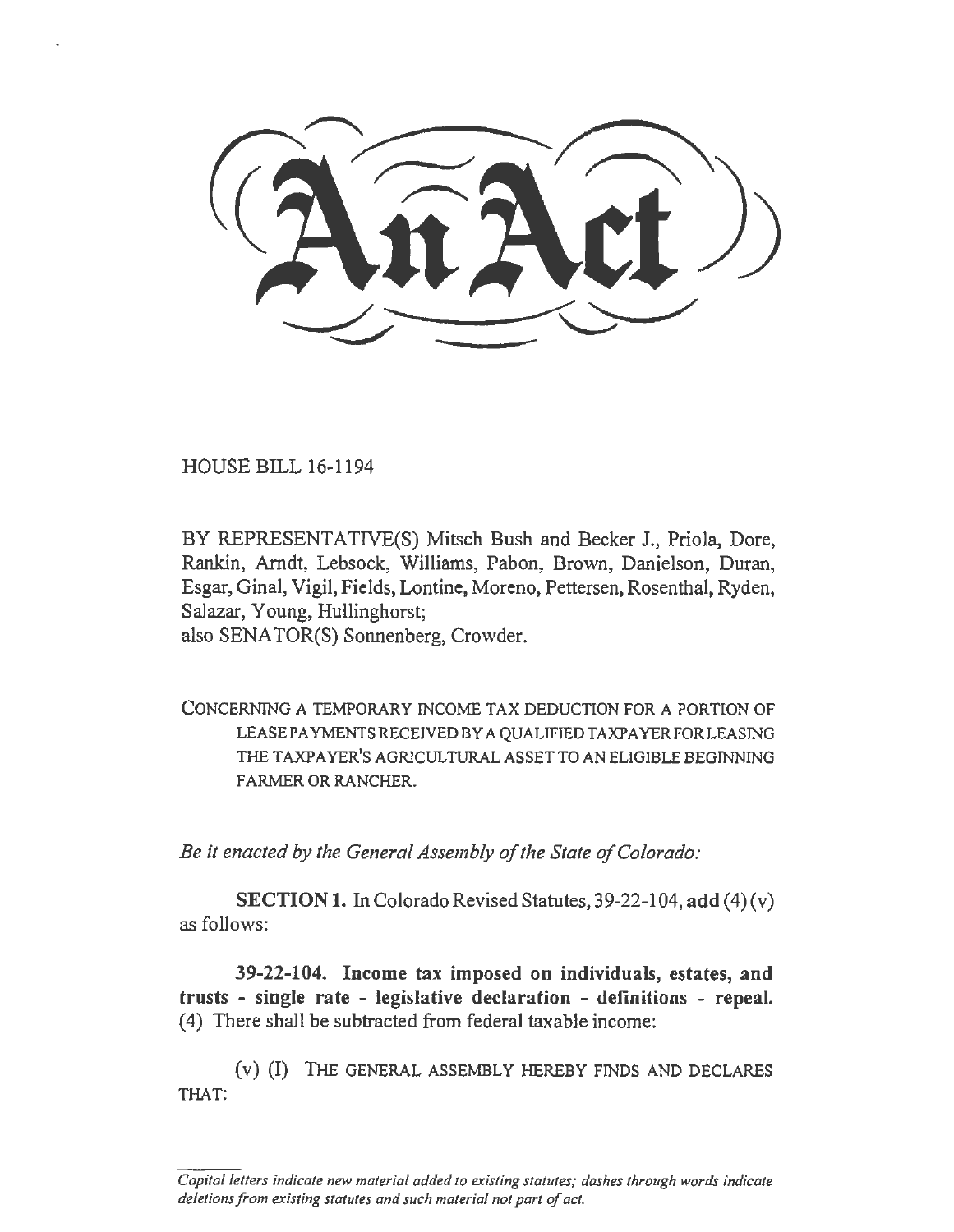(A) THE STA TE IS SEEING A CONTINUED TREND OF AGING FARMERS AND RANCHERS;

(B) THE CURRENT AVERAGE AGE OF A FAMILY FARM OR RANCH OPERA TOR IN COLORADO IS FIFTY-NINE;

(C) THERE IS A NATIONAL AND LOCAL FOCUS ON THE BENEFITS OF LOCAL FOODS, AND AT THE SAME TIME A NEW GENERATION OF FARMER IS EMERGING, BUT THE BEGINNING FARMERS OR RANCHERS ARE HAVING TROUBLE FINDING LAND TO LEASE; AND

(D) THE INCOME TAX DEDUCTION ALLOWED IN THIS PARAGRAPH $(v)$ IS INTENDED TO BE AN INCENTIVE FOR AGING FARMERS OR RANCHERS TO LEASE THEIRAGRICULTURALASSETS TO BEGINNING FARMERS OR RANCHERS IN ORDER TO GIVE THE BEGINNERS A CHANCE TO GET STARTED IN THE INDUSTRY.

(II) FOR INCOME TAX YEARS BEGINNING ON OR AFTER JANUARY l, 2017, BUT BEFORE JANUARY 1, 2020, IF A QUALIFIED TAXPAYER ENTERS INTO A QUALIFIED LEASE WITH AN ELIGIBLE BEGINNING FARMER OR RANCHER, AN AMOUNT SPECIFIED IN A DEDUCTION CERTIFICATE ISSUED BY THECOLORADOAGR1CULTURALDEVELOPMENTAUTHOR1TYTHATISEQUAL TO TWENTY PERCENT OF THE LEASE PAYMENTS RECEIVED FROM AN ELIGIBLE BEGINNING FARMER OR RANCHER AS SPECIFIED IN THE QUALIFIED LEASE, NOT TO EXCEED THE QUALIFIED TAXPAYER'S INCOME AND NOT TO EXCEED THE AMOUNT SPECIFIED IN SUBPARAGRAPH (III) OF THIS PARAGRAPH (v).

(III) THE COLORADO AGRICULTURAL DEVELOPMENT AUTHORITY MAY ISSUE MORE THAN ONE DEDUCTION CERTIFICATE TO EACH QUAUFIED TAXPAYER IF SUCH OUALIFIED TAXPAYER ENTERS INTO MORE THAN ONE QUALIFIED LEASE WITII MORE THAN ONE ELIGIBLE BEGINNING FARMER OR RANCHER; EXCEPT THAT THE TOTAL AMOUNT SPECIFIED IN ALL DEDUCTION CERTIFICATES ISSUED TO A QUALIFIED TAXPAYER MAY NOT EXCEED TWENTY-FIVE THOUSAND DOLLARS PER INCOME TAX YEAR FORA MAXIMUM OF THREE INCOME TAX YEARS, AND EXCEPT THAT THE COLORADO AGRICULTURAL DEVELOPMENT AUTHORITY SHALL NOT ISSUE MORE THAN THE NUMBER OF DEDUCTION CERTIFICATES PER INCOME TAX YEAR SET FORTH IN SECTION 35-75-107  $(1)$   $(u)$ , C.R.S.

(IV) FOR PURPOSES OF THIS PARAGRAPH (v):

PAGE 2-HOUSE BILL 16-1194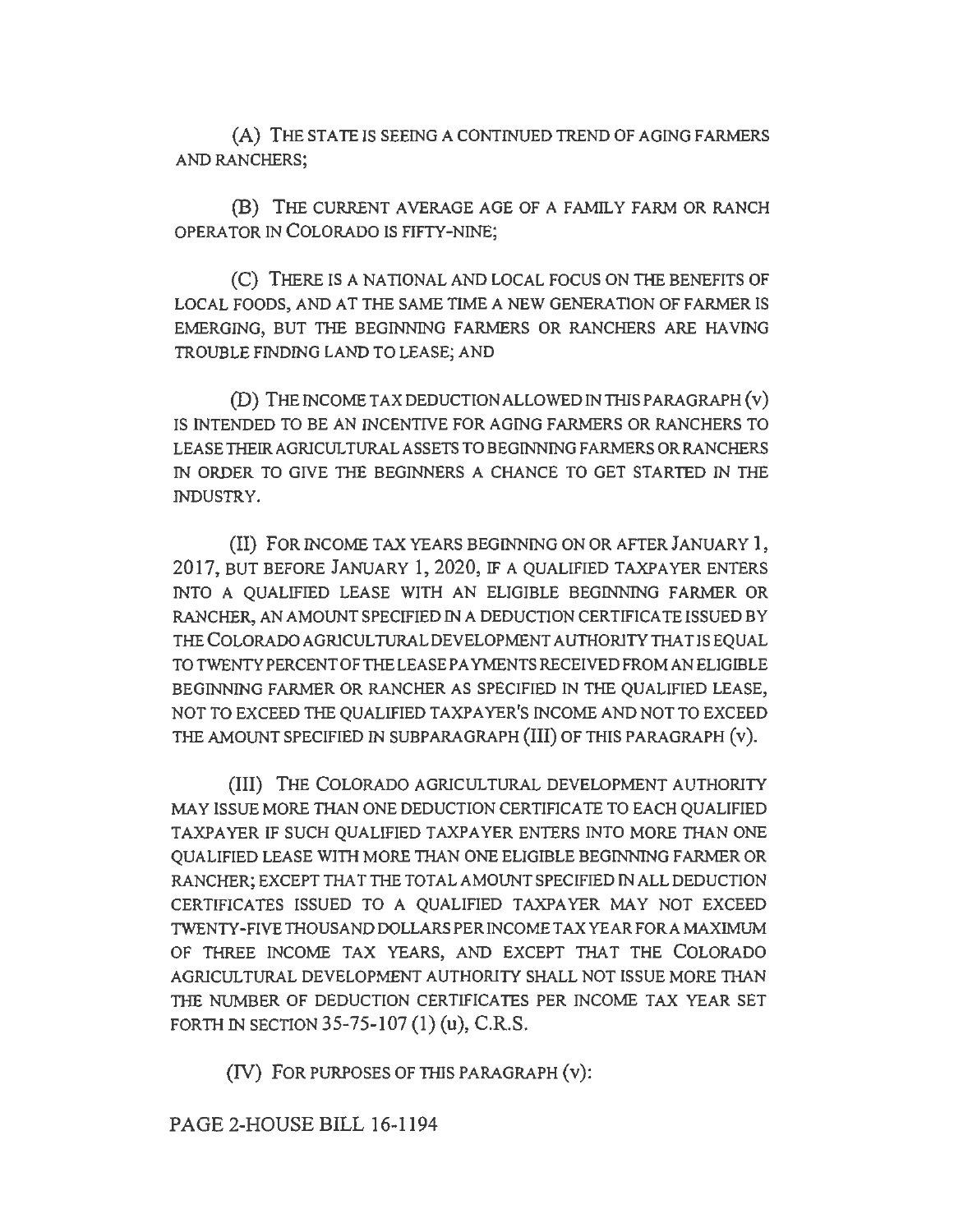(A) "AGRICULTURALASSET" MEANSLAND,CROPS,LIVESTOCKAND LIVESTOCK FACILITIES, FARM EQUIPMENT AND MACHINERY, GRAIN STORAGE, OR IRRIGATION EQUIPMENT.

(B) "COLORADO AGRICULTURAL DEVELOPMENT AUTHORITY" MEANS THE COLORADO AGRICULTURAL DEVELOPMENT AUTHORITY CREATED IN SECTION 35-75-104, C.R.S.

(C) "DEDUCTION CERTIFICATE" MEANS A CERTIFICATE ISSUED BY THE COLORADO AGRICULTURAL DEVELOPMENT AUTHORITY CERTIFYING THAT A QUALIFIED TAXPAYER QUALIFIES FOR THE INCOME TAX DEDUCTION AUTHORIZED IN THIS SECTION AND SPECIFYING THE AMOUNT OF THE DEDUCTION ALLOWED.

(D) "ELIGIBLE BEGINNING FARMER OR RANCHER" MEANS A FARMER OR RANCHER RESIDING IN THE STATE WHO HAS A NET WORTH OF LESS THAN TWO MILLION DOLLARS, WILL PROVIDE THE MAJORITY OF THE DAILY PHYSICAL LABOR AND MANAGEMENT ON THE QUALIFIED TAXPAYER'S AGRICULTURAL ASSET OR WILL USE THE QUALIFIED TAXPAYER'S AGRICULTURAL ASSET THE MAJORITY OF THE TIME, HAS PLANS TO FARM OR RANCH FULL-TIME, HAS NOT BEEN ENGAGED JN FARMING OR RANCHING FOR MORE THAN TEN YEARS, HAS FARMING OR RANCHING EXPERIENCE OR EDUCATION, AND HAS PARTICIPATED IN A FINANCIAL MANAGEMENT EDUCATIONAL PROGRAM APPROVED BY THE COLORADO AGRICULTURAL DEVELOPMENT AUTHORITY.

(E) "QUALIFIED LEASE" MEANS A LEASE ENTERED INTO BETWEEN A QUALIFIED TAXPAYER AND AN ELIGIBLE BEGINNING FARMER OR RANCHER FOR THE QUALIFIED TAXPAYER'S AGRICULTURAL ASSET THAT IS APPROVED BY THE COLORADO AGRICULTURAL DEVELOPMENT AUTHORITY AND HAS A DURATION OF AT LEAST THREE YEARS.

(F) "QUALIFIED TAXPAYER" MEANS A TAXPAYER, INCLUDING A PARTNERSHIP, SCORPORATION, OR OTHER SIMILAR PASS-THROUGH ENTITY, WHO OWNS AN AGRICULTURAL ASSET LOCATED IN THE STATE.

(V) To CLAIM THE DEDUCTION ALLOWED IN THIS PARAGRAPH (v), THE QUALIFIED TAXPAYER SHALL ATTACH A COPY OF THE DEDUCTION CERTIFICATE ISSUED BY THE COLORADO AGRICULTURAL DEVELOPMENT AUTHORITY TO THE TAXPAYER'S RETURN. NO TAX DEDUCTION IS ALLOWED

## PAGE 3-HOUSE BILL 16-1194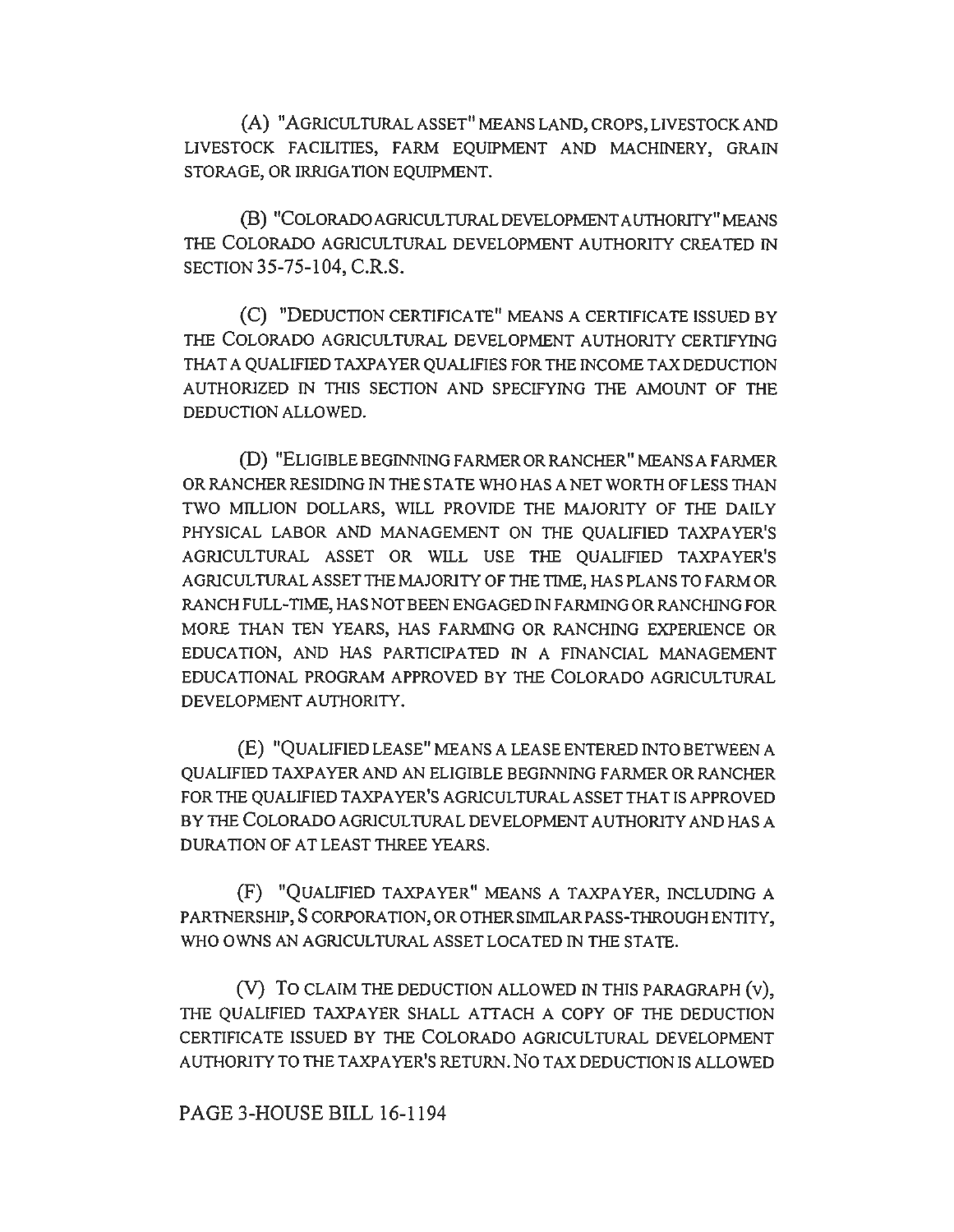UNDER THIS PARAGRAPH (v) UNLESS THE TAXPAYER PROVIDES THE COPY OF THE DEDUCTION CERTIFICATE.

(VI) THE COLORADO AGRICULTURAL DEVELOPMENT AUTHORITY SHALL, IN A SUFFICIENTLY TIMELY MANNER TO ALLOW THE DEPARTMENT OF REVENUE TO PROCESS RETURNS CLAIMING THE DEDUCTION ALLOWED BY THIS SECTION, PROVIDE THE DEPARTMENT OF REVENUE WITH AN ELECTRONIC REPORT OF THE QUALIFIED TAXPAYERS RECEIVING A DEDUCTION CERTIFICATE AS ALLOWED IN THIS SECTION FOR THE PRECEDING CALENDAR YEAR THAT INCLUDES THE FOLLOWING INFORMATION:

(A) THE QUALIFIED TAXPAYER'S NAME;

(B) THE QUALIFIED TAXPAYER'S SOCIAL SECURITY NUMBER; AND

(C) THE AMOUNT OF THE DEDUCTION ALLOWED IN THIS SECTION. (VII) THIS PARAGRAPH (v) IS REPEALED, EFFECTIVE DECEMBER 31, 2023.

SECTION 2. In Colorado Revised Statutes, 39-22-304, add (3)(0) as follows:

39-22-304. Net income of corporation - legislative declaration - definitions - repeal. (3) There shall be subtracted from federal taxable income:

( o) (I) THE GENERAL ASSEMBLY HEREBY FINDS AND DECLARES THAT:

(A) THE STATE IS SEEING A CONTINUED TREND OF AGING FARMERS AND RANCHERS;

(B) THE CURRENT AVERAGE AGE OF A FAMILY FARM OR RANCH OPERA TOR IN COLORADO IS FIFTY-NINE;

(C) THERE IS A NATIONAL AND LOCAL FOCUS ON THE BENEFITS OF LOCAL FOODS, AND AT THE SAME TIME A NEW GENERATION OF FARMER IS EMERGING, BUT THE BEGINNING FARMERS OR RANCHERS ARE HA VINO TROUBLE FINDING LAND TO LEASE; AND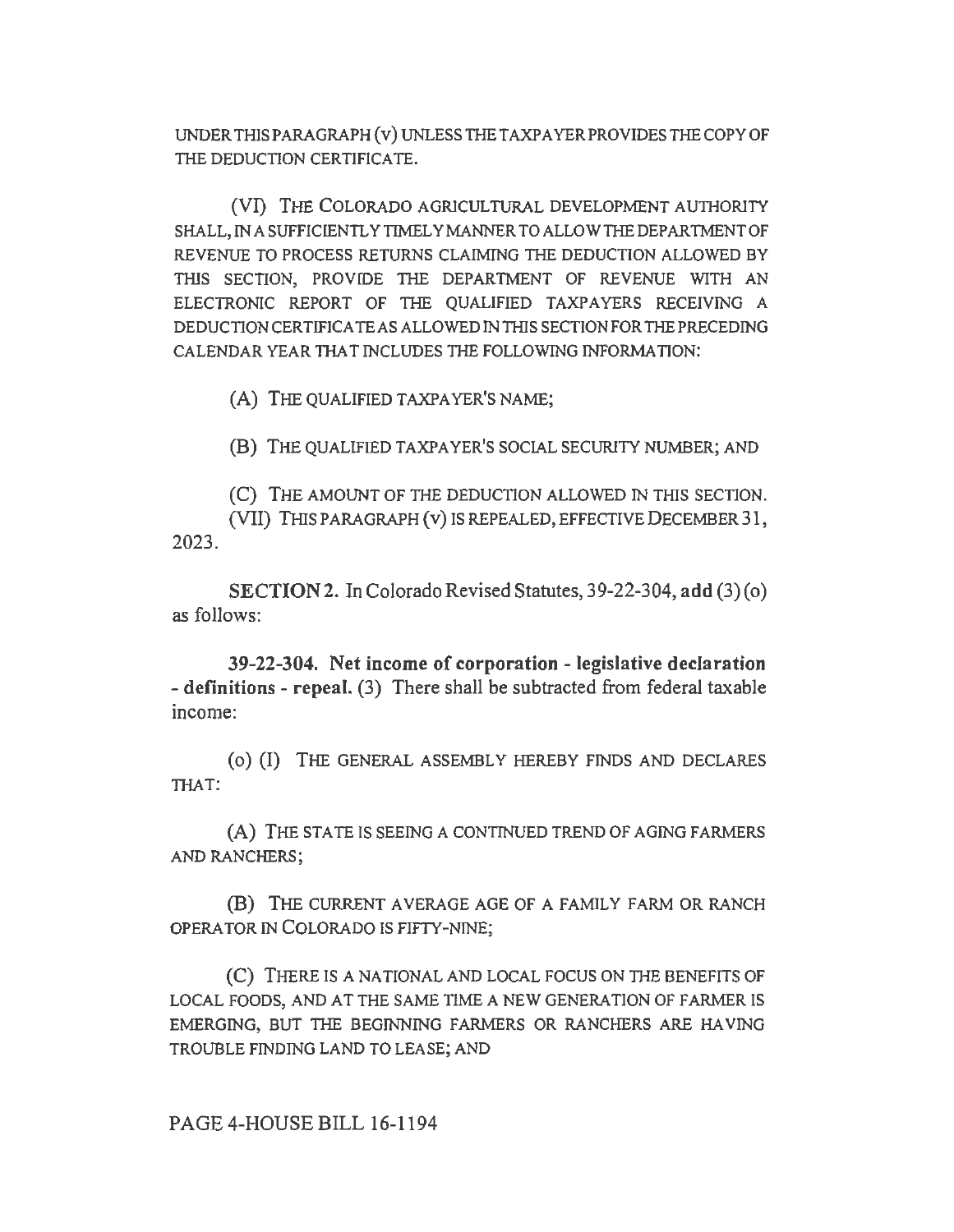(D) THE INCOME TAX DEDUCTION ALLOWED IN THIS PARAGRAPH ( o) IS INTENDED TO BE AN INCENTIVE FOR AGING FARMERS OR RANCHERS TO LEASETHEIRAGRICULTURALASSETSTOBEGINNINGFARMERSORRANCHERS IN ORDER TO GIVE THE BEGINNERS A CHANCE TO GET STARTED IN THE INDUSTRY.

(II) FOR INCOME TAX YEARS BEGINNING ON OR AFTER JANUARY 1, 2017, BUT BEFORE JANUARY 1, 2020, IF A QUALIFIED TAXPAYER ENTERS INTO A QUALIFIED LEASE WITH AN ELIGIBLE BEGINNING FARMER OR RANCHER, AN AMOUNT SPECIFIED IN A DEDUCTION CERTIFICATE ISSUED BY THE COLORADO AGRICULTURAL DEVELOPMENT AUTHORITY THAT IS EQUAL TO TWENTYPERCENTOFTHELEASE PAYMENTS RECEIVED FROMAN ELIGIBLE BEGINNING FARMER OR RANCHER AS SPECIFIED IN THE QUALIFIED LEASE, NOT TO EXCEED THE AMOUNT SPECIFIED IN SUBPARAGRAPH (III) OF THIS PARAGRAPH (0).

(Ill) THE COLORADO AGRICULTURAL DEVELOPMENT AUTHORITY MAY ISSUE MORE THAN ONE DEDUCTION CERTIFICATE TO EACH QUALIFIED TAXPAYER IF SUCH QUALIFIED TAXPAYER ENTERS INTO MORE THAN ONE QUALIFIED LEASE WITH MORE THAN ONE ELIGIBLE BEGINNING FARMER OR RANCHER; EXCEPT THAT THE TOTAL AMOUNT SPECIFIED IN ALL DEDUCTION CERTIFICATES ISSUED TO A QUALIFIED TAXPAYER MAY NOT EXCEED TWENTY-FIVE THOUSAND DOLLARS PER INCOME TAX YEAR FORA MAXIMUM OF THREE INCOME TAX YEARS, AND EXCEPT THAT THE COLORADO AGRICULTURAL DEVELOPMENT AUTHORITY SHALL NOT ISSUE MORE THAN THE NUMBER OF DEDUCTION CERTIFICATES PER INCOME TAX YEAR SET FORTH IN SECTION 35-75-107 (1) (u), C.R.S.

(IV) FOR PURPOSES OF THIS PARAGRAPH (o):

(A) "AGRICULTURAL ASSET" MEANS LAND, CROPS, LIVESTOCK AND LIVESTOCK FACILITIES, FARM EQUIPMENT AND MACHINERY, GRAIN STORAGE, OR IRRIGATION EQUIPMENT.

(B) "COLORADO AGRICULTURAL DEVELOPMENT AUTHORITY" MEANS THE COLORADO AGRICULTURAL DEVELOPMENT AUTHORITY CREATED IN SECTION 35-75-104, C.R.S.

(C) "DEDUCTION CERTIFICATE" MEANS A CERTIFICATE ISSUED BY THE COLORADO AGRICULTURAL DEVELOPMENT AUTHORITY CERTIFYING

## PAGE 5-HOUSE BILL 16-1194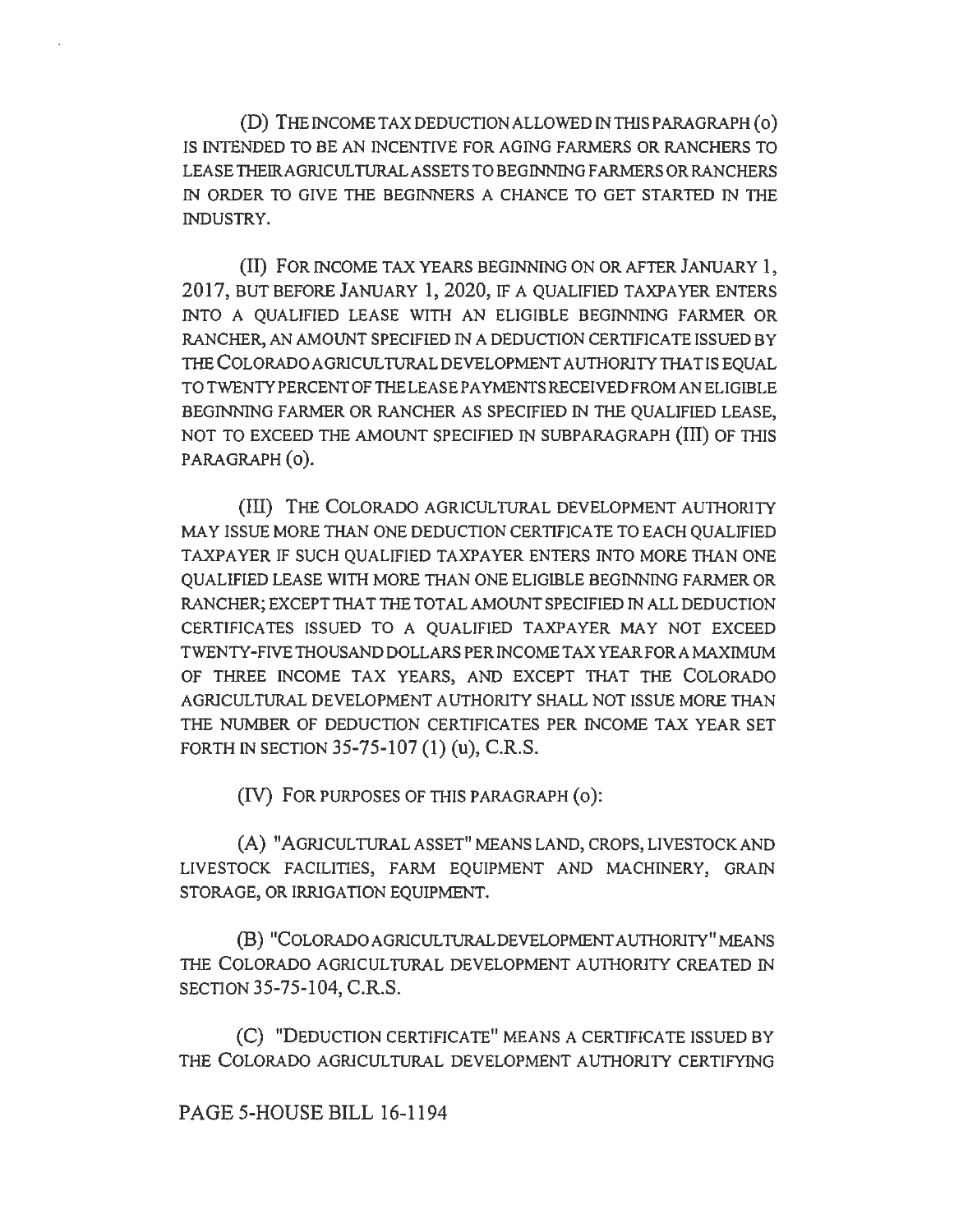THAT A QUALIFIED TAXPAYER QUALIFIES FOR THE INCOME TAX DEDUCTJON AUTHORIZED IN THIS SECTION AND SPECIFYING THE AMOUNT OF THE DEDUCTION ALLOWED.

(D) "ELIGIBLE BEGINNING FARMER OR RANCHER" MEANS A FARMER OR RANCHER RESIDING IN THE STA TE WHO HAS A NET WORTH OF LESS THAN TWO MILLION DOLLARS, WILL PROVIDE THE MAJORJTY OF THE DAILY PHYSICAL LABOR AND MANAGEMENT ON THE QUALIFIED TAXPAYER'S AGRJCULTURAL ASSET OR WILL USE THE QUALIFIED TAXPAYER'S AGRJCUL TURAL ASSET THE MAJORJTY OF THE TIME, HAS PLANS TO FARM OR RANCH FULL-TIME, HAS NOT BEEN ENGAGED INF ARMING OR RANCHING FOR MORE THAN TEN YEARS, HAS FARMING OR RANCHING EXPERIENCE OR EDUCATION, AND HAS PARTICIPATED IN A FINANCIAL MANAGEMENT EDUCATIONAL PROGRAM APPROVED BY THE COLORADO AGRICULTURAL DEVELOPMENT AUTHORJTY.

(E) "QUALIFIED LEASE" MEANS A LEASE ENTERED INTO BETWEEN A QUALIFIED TAXPAYER AND AN ELIGIBLE BEGINNING FARMER OR RANCHER FOR THE OUALIFIED TAXPAYER'S AGRICULTURAL ASSET THAT IS APPROVED BY THE COLORADO AGRICULTURAL DEVELOPMENT AUTIIORJTY AND HAS A DURATION OF AT LEAST THREE YEARS.

(F) "QUALIFIED TAXPAYER" MEANS A TAXPAYER WHO OWNS AN AGRICUL TURAL ASSET LOCATED IN THE STATE.

(V) To CLAIM THE DEDUCTION ALLOWED IN THIS PARAGRAPH (o), THE QUALIFIED TAXPAYER SHALL ATTACH A COPY OF THE DEDUCTION CERTIFICATE ISSUED BY THE COLORADO AGRICULTURAL DEVELOPMENT AUTIIORITY TO THE TAXPAYER'S RETURN. No TAX DEDUCTION IS ALLOWED UNDER THIS PARAGRAPH (o) UNLESSTHETAXPA YER PROVIDES THE COPY OF THE DEDUCTION CERTIFICATE.

(VI) THE COLORADO AGRICULTURAL DEVELOPMENT AUTHORITY SHALL, IN A SUFFICIENTLY TIMELY MANNER TO ALLOW THE DEPARTMENT OF REVENUE TO PROCESS RETURNS CLAIMING THE DEDUCTION ALLOWED BY THIS SECTION, PROVIDE THE DEPARTMENT OF REVENUE WITH AN ELECTRONIC REPORT OF THE QUALIFIED TAXPAYERS RECEIVING A DEDUCTION CERTIFICATE AS ALLOWED IN THIS SECTION FOR THE PRECEDING CALENDAR YEAR THAT INCLUDES THE FOLLOWING INFORMATION: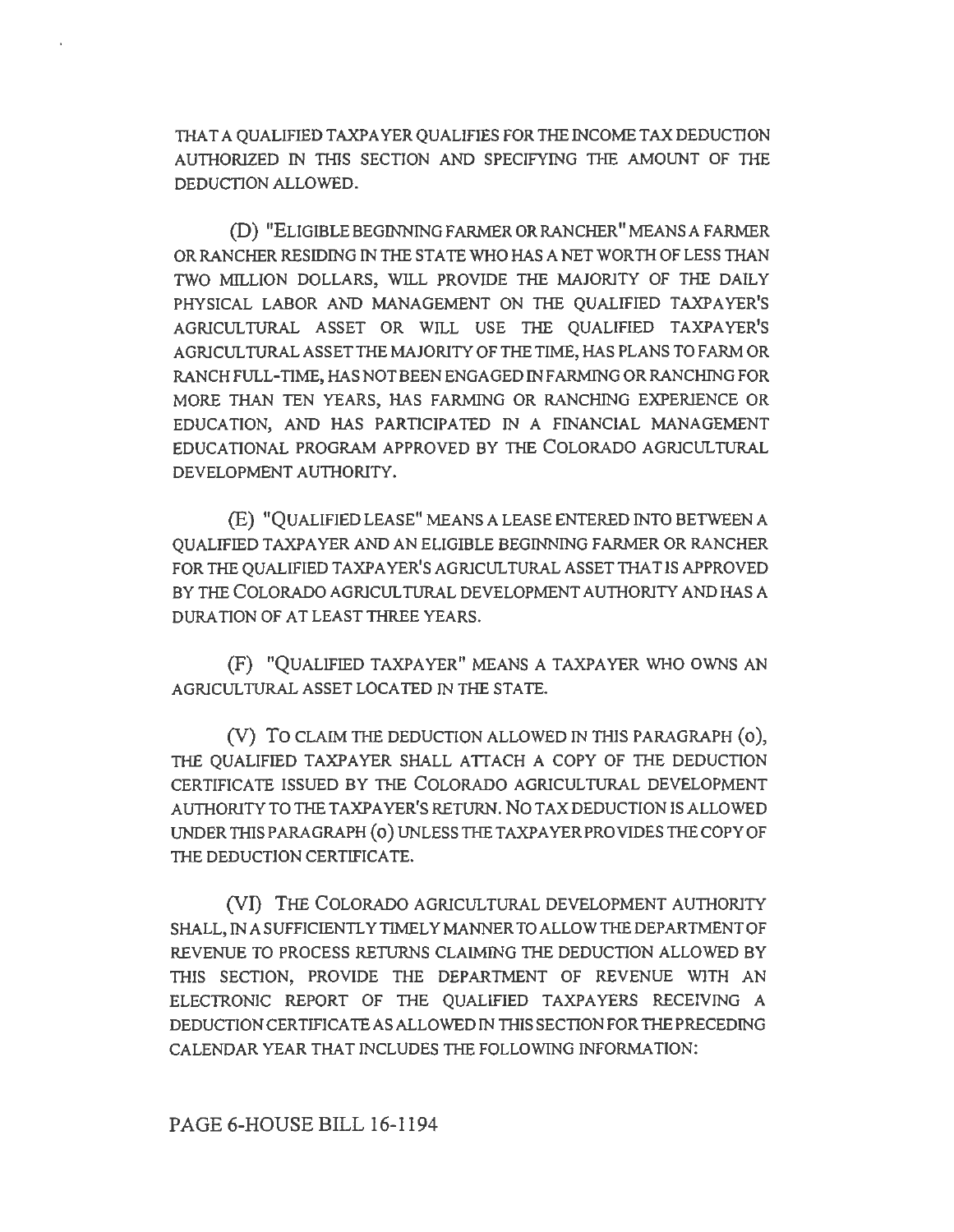(A) THE QUALIFIED TAXPAYER'S NAME;

(B) THE QUALIFIED TAXPAYER'S COLORADO ACCOUNT NUMBER; AND

(C) THE AMOUNT OF THE DEDUCTION ALLOWED IN THIS SECTION.

(VII) THIS PARAGRAPH ( o) IS REPEALED, EFFECTIVE DECEMBER 31, 2023.

SECTION 3. In Colorado Revised Statutes, 35-75-107, add (I) (u) as follows:

35-75-107. General powers and duties of authority. (I) In addition to any other powers specifically granted to the authority in this article, the authority has the following powers:

(u) TORECEIVEAPPLICATIONSANDISSUEDEDUCTIONCERTIFICATES FOR THE INCOME TAX DEDUCTION FOR A PORTION OF LEASE PAYMENTS RECEIVED BY A QUALIFIED TAXPAYER FOR LEASING THE TAXPAYER'S AGRICULTURALASSETTOANELIGIBLEBEGINNINGFARMERORRANCHERAS ALLOWED IN SECTIONS 39-22-104 AND 39-22-304, C.R.S.; EXCEPT THAT THE AUTHORITY SHALL NOT ISSUE MORE THAN ONE HUNDRED DEDUCTION CERTIFICATES PER INCOME TAX YEAR. THE AUTHORITY SHALL REQUIRE THAT A COPY OF THE SCHEDULE F THAT THE ELIGIBLE BEGINNING FARMER ORRANCHERFILEDWITIITHEELIGIBLEBEGINNINGFARMER'SORRANCHER'S FEDERAL INCOME TAX RETURN BE INCLUDED AS A PART OF THE APPLICATION FOR A DEDUCTION CERTIFICATE.

SECTION 4. Act subject to petition - effective date. This act takes effect at 12:01 a.m. on the day following the expiration of the ninety-day period after final adjournment of the general assembly (August 10, 2016, if adjournment sine die is on May 11, 2016); except that, if a referendum petition is filed pursuant to section 1 (3) of article V of the state constitution against this act or an item, section, or part of this act within such period, then the act, item, section, or part will not take effect unless